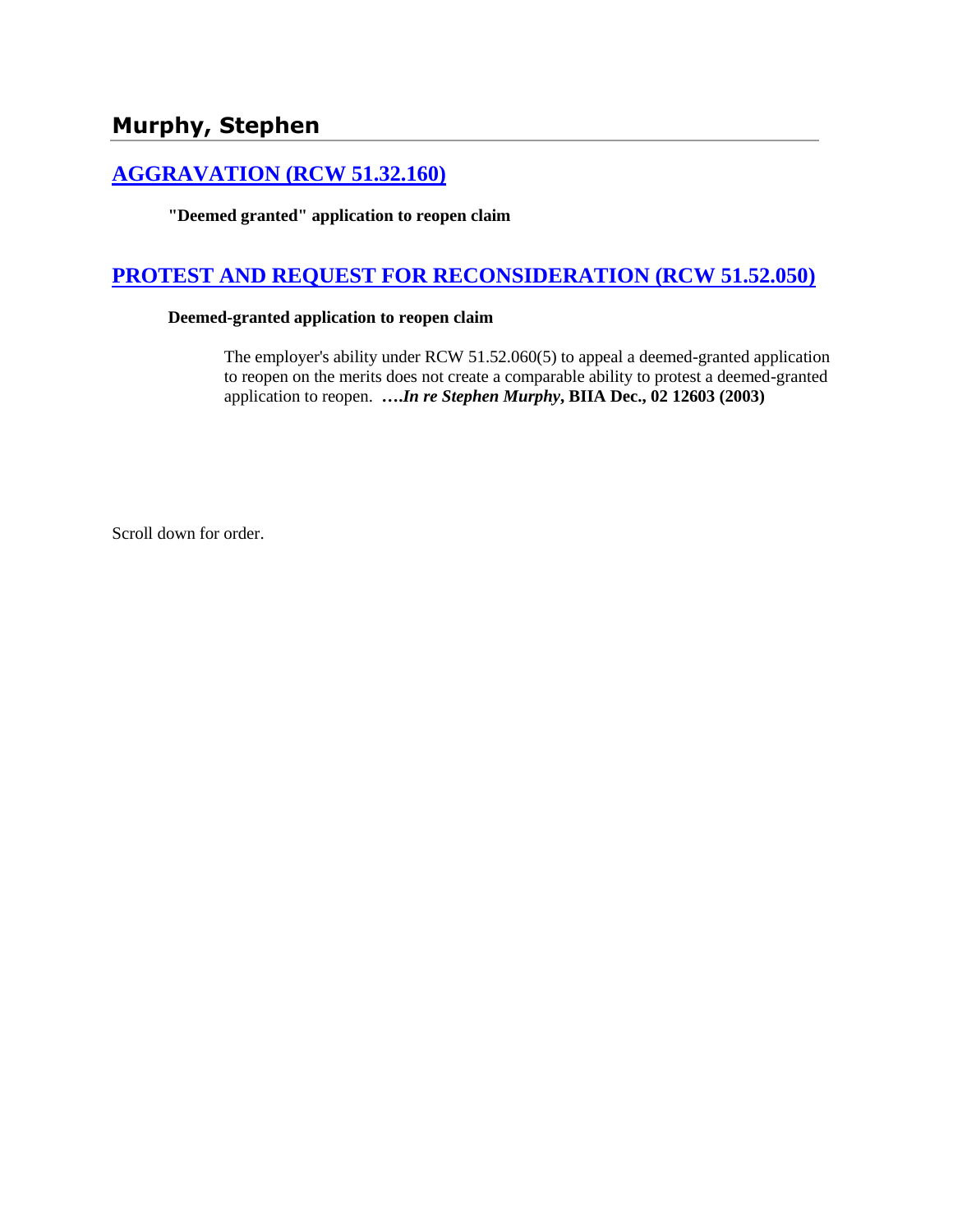#### **BEFORE THE BOARD OF INDUSTRIAL INSURANCE APPEALS STATE OF WASHINGTON**

**)**

**IN RE: STEPHEN D. MURPHY ) DOCKET NO. 02 12603**

**) ORDER VACATING PROPOSED DECISION ) AND ORDER, DENYING CLAIMANT'S AND ) SELF-INSURED EMPLOYER'S MOTIONS FOR ) SUMMARY JUDGMENT, AND REMANDING CLAIM NO. W-146591 ) THE APPEAL FOR FURTHER PROCEEDINGS**

APPEARANCES:

41

43 44

46 47 Claimant, Stephen D. Murphy, by Delay, Curran, Thompson, Pontarolo & Walker, P.S., per Michael J. Walker

Self-Insured Employer, Sacred Heart Medical Center, by Craig A. Staples

Department of Labor and Industries, by The Office of the Attorney General, per Molly M. Parish, Assistant

The self-insured employer, Sacred Heart Medical Center, filed an appeal with the Board of Industrial Insurance Appeals on March 6, 2002, from an order of the Department of Labor and Industries dated February 7, 2002. The order affirmed a prior Department order dated January 9, 2002, which indicated the Department was reopening the claim effective August 3, 2001, because the decision to allow or deny reopening was not made by January 7, 2002, as required by RCW 51.32.160. **APPEAL REMANDED FOR FURTHER PROCEEDINGS**.

# **DECISION**

Pursuant to RCW 51.52.104 and RCW 51.52.106, this matter is before the Board for review and decision on a timely Petition for Review filed by the self-insured employer to a Proposed Decision and Order issued on October 28, 2002, in which the order of the Department dated February 7, 2002, was affirmed.

39 40 42 45 The issues presented to the Board on cross summary judgment motions are: (1) whether an employer has the right to **protest** to the Department an order reopening a claim and deeming granted an aggravation application, based on an untimely response to the aggravation application, pursuant to RCW 51.32.160; (2) whether an employer protest from a "deemed granted" aggravation application order provides the **Department** with authority to consider worsening; and (3) what rights are extended to employers by RCW 51.52.060(5). We have granted review because our industrial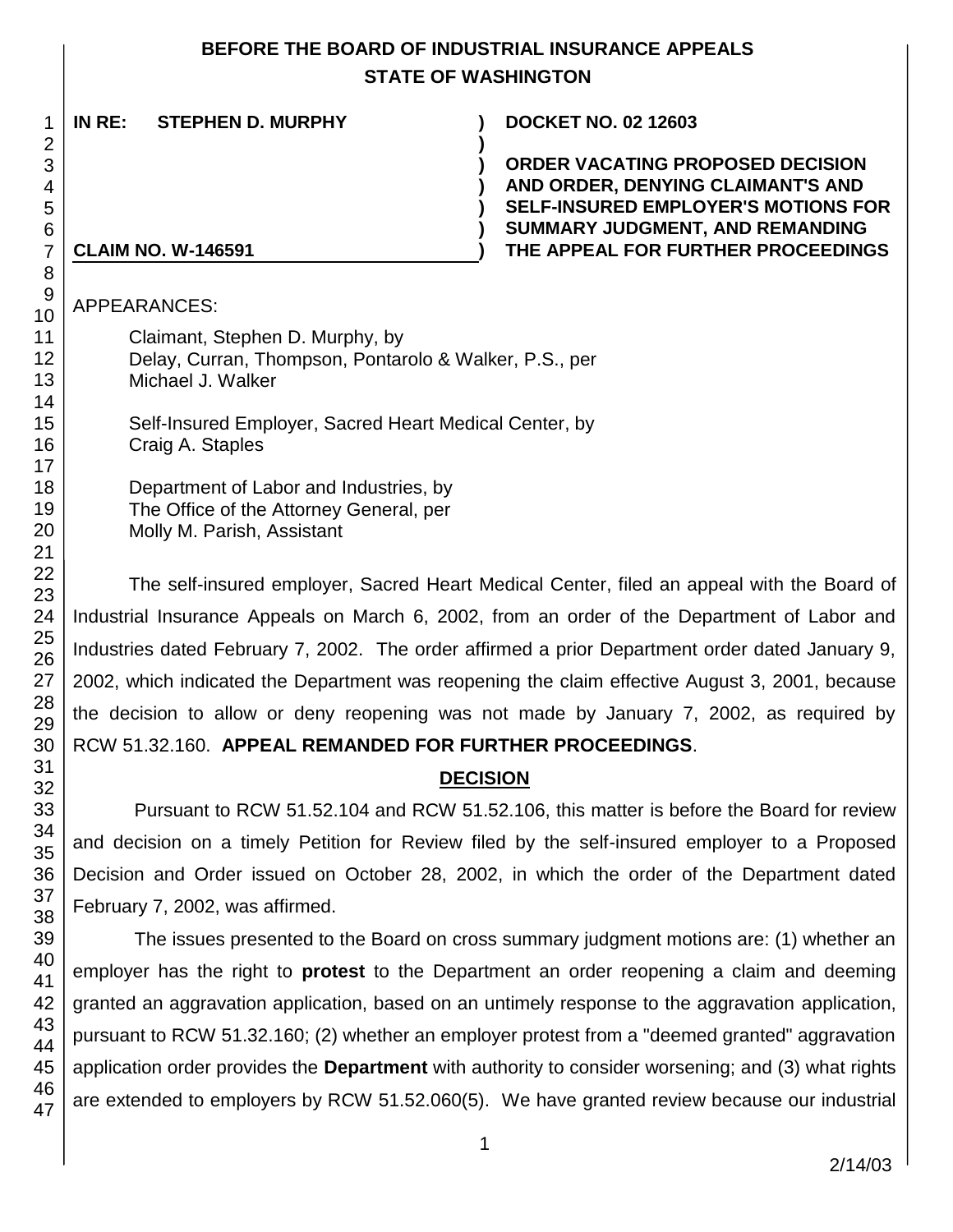appeals judge, in granting the claimant's summary judgment motion, overlooked the provision of RCW 51.52.060(5), added by our Legislature in 1995. The Proposed Decision and Order is vacated, and the matter is remanded to our hearings process.

The parties agree that the Department did not issue a timely determinative order in response to the claimant's reopening application within the requirements set forth in the statute. Because of its failure to issue that timely determinative order, the Department issued an order that declared the reopening application "deemed granted" under RCW 51.32.160. The employer timely protested that decision, asking the Department to consider whether the claimant's condition related to the industrial injury had worsened. The Department affirmed its "deemed granted" order, and informed the employer that the order was based solely on the Department's failure to timely process the reopening application, without addressing whether the claimant's compensable condition had worsened.

The employer contends in this appeal that when an employer **protests** from a "deemed granted" order, the Department not only has authority to reconsider whether the Department timely acted upon the aggravation application, but also has authority to consider whether there is aggravation or worsening. The employer relies upon RCW 51.52.060(5), which provides:

> An employer shall have the right to appeal an application deemed granted under RCW 51.32.160 on the same basis as any other application adjudicated pursuant to that section.

Thus, the employer contends that a "right to appeal" equates to a "right to protest" to the Department. However, in order to give meaning to both RCW 51.32.160 and RCW 51.52.060(5), we must conclude that the Legislature specifically used "appeal" language in RCW 51.52.060(5) to require an employer challenging a "deemed granted" Department order to present evidence at the Board as to whether there is actual worsening of the condition. In other words, the Department is given, by virtue of RCW 51.52.060(5), no authority to look at issues of worsening when an employer protests from a "deemed granted" order.

The Board has held that RCW 51.52.060(5) gives an employer a right to appeal a "deemed granted" decision, and challenge the application to reopen the claim on its merits (i.e., whether there has been worsening to justify reopening of a claim). *In re Jacqueline I. Stinson,* Dckt. No. 98 18114 (July 21, 1999). If the employer elects to exercise its right to appeal under RCW 51.52.060(5), it will have the burden of going forward with the evidence, and establishing a prima facie case that there was no objective worsening of any condition proximately caused by the injury.